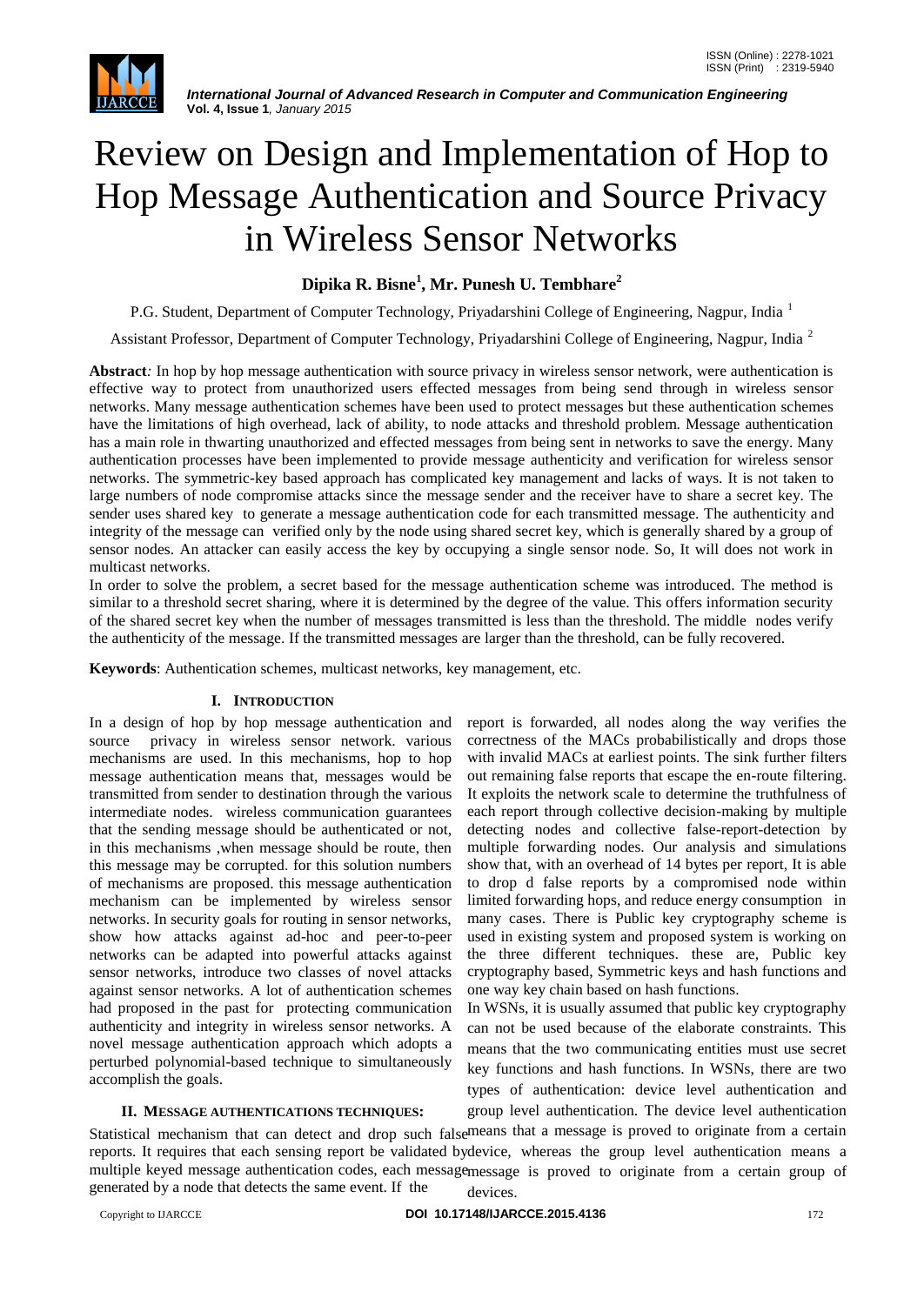

Public key cryptography include those based on the RSA public key cryptosystem and Elliptic curve cryptography. TinyPK uses the lower exponent variant of the RSA public key cryptosystem to implement authentication of an external party.The external party is an entity that wishes to establish secure communication with the sensor network. The private part of the RSA is carried out at the certificate authority (CA). The nodes only need to implement the public parts.

In private keys and hash functions based schemes each symmetric authentication key is shared by a set of sensor nodes. If an intruder compromises a sensor node, the shared key will be disclosed. Hence these approaches are not resilient to a large number of node compromises. In one-way key chain type of schemes, the key hashed key chain and the techniques of delayed disclosure of keys are used. μTESLA and its variants are such approaches. In μTESLA, a key chain with delayed key disclosure is used to create an asymmetry in time among the broadcasting source (sinks or users) and the receiver (sensor node) to emulate public key cryptography. It having some limitations, these are communication overhead, memory overhead, computation overhead, less security.

These are various advantages of this technique, it reduces the storage overhead of the data. it reduces the probability for the guessing attack. it uses two way challenge and response authentication method, so it can prevent replay attacks.

In a BECAN: A Bandwidth Efficient Cooperative Authentication Scheme for Wireless Sensor Networks model previously working on the existing system .there are some existing techniques which is*. Statistical Enroute Filtering(SEF), Interleaved hop-by-hop authentication (IHA),Location-Based Resilient Secrecy (LBRS), Location-aware end-to-end data security design (LEDS), Bit-compressed authentication Technology* And proposed system used *BECAN scheme.*

This mechanism uses Message Authenticated Code (MAC).In detection of an event each report generated by the sensor nodes validated by multiple keyed message authenticated code (MACs). As the report being forwarded, each intermmidiate node along the way verifies the correctness of the MACs as early as possible. Sometimes the injected false data escapes the en-routing filtering and will be delivered to the sink. In that case it will verify the correctness of each MAC carried in each report and reject false ones. In this scheme the sensor node is associated with two other forwarding nodes along the path. The one closer to the base station is the upper associated node and the other is the lower associated node. An en-routing node will forward received report if it is correctly verified by its lower association node. This system adopts a location key binding mechanism. This will reduce the damage caused to node by an attacker and further reduces the false data generation in wireless sensor networks. This mechanism is provide end-to-end security

efficient and high data availability. LEDS uses a symmetric key and location key management, to achieve high en-routing filtering. In this technology can achieve bandwidth-efficient by compressing MAC single bit. This provide high security.

Proposed system is to achieve bandwidth-efficient authentication for filtering injected false data. Every sensor node in wireless sensor network shares a private key with the sink. Each node knows its one-hop neighbours and establish a public-private key pair with each of them. In this scheme it use Message Authentication Code (MAC) mechanism to authenticate broadcast messages and every node can verify the broadcast messages. there is some limitations of these scheme:Energy wasted in en-route nodes of wireless sensor network. There is a heavy verification burden at sink. There is no cooperative authentication among en-routing nodes.

This scheme having some advantages: Save energy by early detecting and filtering the majority of injected false data. It achieves not only high filtering probability but also high reliability. It also adopts the bit-compressed authentication technique to save the bandwidth.

In A Survey Paper on Hop by Hop Message Authentication in Wireless Sensor Network paper introduced efficient schemes TESLA and EMSS, Attacking cryptographic scheme, Symmetric-Key and Public-Key Based Security, Elliptic curve cryptography (ECC),Dining cryptographer, Statistical En-route Filtering (SEF), ElGamal Public key cryptography and Crowds. The proposed system is basically design to authenticate the message in network while transferring. The scheme is Hop by Hop message Authentication.

For secure lossy multicast streams. TESLA, short for Timed Efficient Stream Loss-tolerant Authentication, offers sender authentication, strong loss robustness, high scalability, and minimal overhead, at the cost of loose initial time synchronization and slightly delayed authentication. EMSS, short for Efficient Multi-chained Stream Signature, provides no repudiation of origin, high loss resistance, and low overhead, at the cost of slightly delayed verification.

attacks on several cryptographic that have recently been proposed for achieving various security goals in sensor networks. They also told that these schemes all use "perturbation polynomials" to add "noise" to polynomialbased systems that offer information theoretic security, in an attempt toincrease the resilience threshold while maintaining efficiency.

They address the question of providing security proofs for signature schemes in the so-called random oracle model .They establish the generality of this technique against adaptively chosen message attacks. Our main application achieves such a security proof for a slight variant of the ElGamal signature scheme where committed values are hashed together with the message.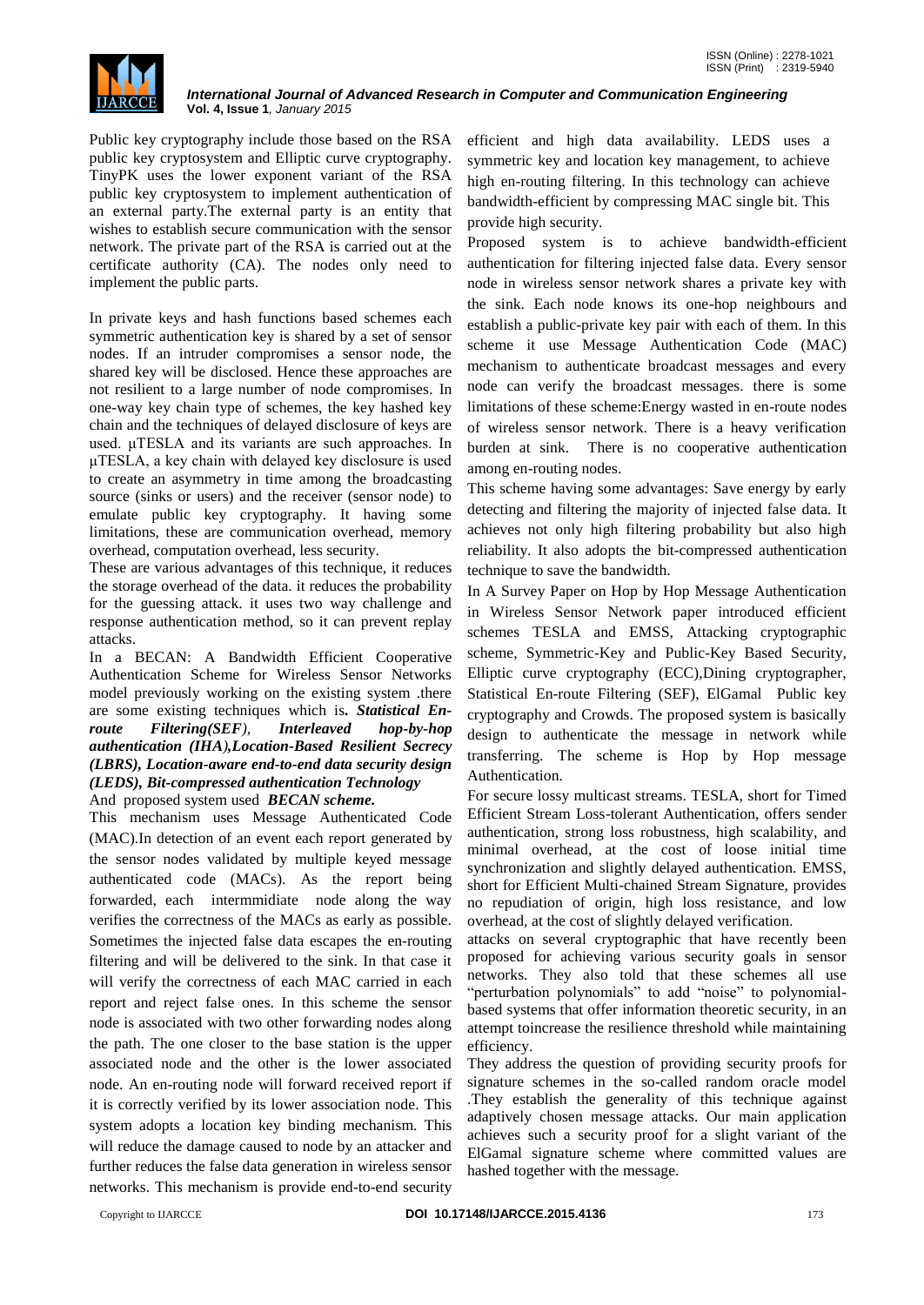

A scalable authentication scheme based on elliptic curve cryptography (ECC). While enabling intermediate node authentication, that scheme allows any node to transmit an unlimited number of messages without suffering the threshold problem. Their system also proposed source privacy.

 works on preserving security for message authentication over the destination Keeping data confidential that who sends message to whom in a world where any transmission can be traced to its origin. This problem solved by author is unconditionally or cryptographically secure based on one time used key or public keys .Here author actually encrypt the message with intended recipient public keys to ensure the secrecy. The sender keeps the identity of the recipient secret. Also arrange the prefix to each message that the recipient only need decrypt the message with recognized prefixed.

a Statistical En-route Filtering (SEF) mechanism that can detect and drop such false reports. We all know that a sensor network composed of a large number of small sensors. These sensors nodes area not equipped with temper resist sent network. Here the major issue of security compromises in large scale sensor network. In Large scale sensor network detecting and purging bogus reports injected by compromised node is a greater challenge .When a node in compromised all into store in that node become accessible. These node successfully provide bogus reports to its neighbours which results in manipulated solution.

ElGamal Public key cryptography is applied for digital signature. Elgamal also have security on the discrete logarithm problem .Here improved Elgamal algorithm makes more extensive application in the field of authentication and e commerce . a new improved Elgamal algo over a old Elgamal algorithm which is more efficient .The difference between them mainly in adding the random number to make original more complicated and more difficult to decipher.

Crowds schemes Considering the users privacy author introduce a system crowds for protecting users anonymity on world wide web .Crowd is a collection of users .Here crowd represented by a process on on computer called Jondo. When Jondo started its contacts a server called a blender to request admittance to the crowd. If admitted the blender report to the jondo the current membership information of the crowd and information that enables this jondo to participate in the crowd.

Unconditional source anonymity can be provided by developing the original message authentication code on elliptic curve.

Efficient hop by hop message authentication can be achieve without the any limitation.

The scheme is prevented by node compromise attacks. The nodes can be secure even if the other node gets compromised.

Efficient Key managements were introduced.

There was some limitations;

Threshold overhead for message transmition.

Key management and computation overhead

Less scalability of the network.

These also includes more advantages;

A new efficient authentication scheme using the elliptic curve cryptography.

This service is usually provided through the deployment of a secure message authentication Code (MAC)**.**

Secure Network Discovery by Message Authentication in Wireless Sensor Network paper introduced efficient schemes; Symmetric Key and Hash Based Authentication, A Secret Polynomial Based Message Authentication Scheme, perturbation polynomials Cryptology, Public Key Based Approach.

And proposed model worked on; Source anonymous message authentication code (SAMAC), Message authentication code (MAC), Hop by hop message authentication, Compromised node detection, Source privacy, and Key server management.

In these schemes, each symmetric authentication key is shared by a group of sensor nodes. An intruder can compromise the key by capturing a single sensor node. Therefore, these schemes are not resilient to node compromise attacks. Another type of symmetric-key scheme requires synchronization among nodes. These schemes, including TESLA and its variants, can also provide message sender authentication.

This scheme offers information-theoretic security with ideas similar to a threshold secret sharing, where the threshold is determined by the degree of the polynomial. When the number of messages transmitted is below the thresh-old, the scheme enables the intermediate node to verify the authenticity of the message through polynomial evaluation.

To increase the threshold and the complexity for the intruder to reconstruct the secret polynomial, a random noise, also called a perturbation factor, was added to the polynomial, to thwart the adversary from computing the coefficient of the polynomial.

For the public-key based approach, each message is transmit-ted along with the digital signature of the message generated using the sender"s private key. Every intermediate forwarder and the final receiver can authenticate the message using the sender"s public key. there are some limitations;

It requires initial time synchronization, which is not easy to be implemented in large scale WSNs. It also introduces delay in message authentication, and the delay increases as the network scales up.

Its advantages are the follows;

Any node to transmit an unlimited number of messages without suffering the threshold problem. It also provide message source privacy.

Providing Hop-by-Hop Authentication and Source Privacy in Wireless Sensor Networks paper s includes the different techniques;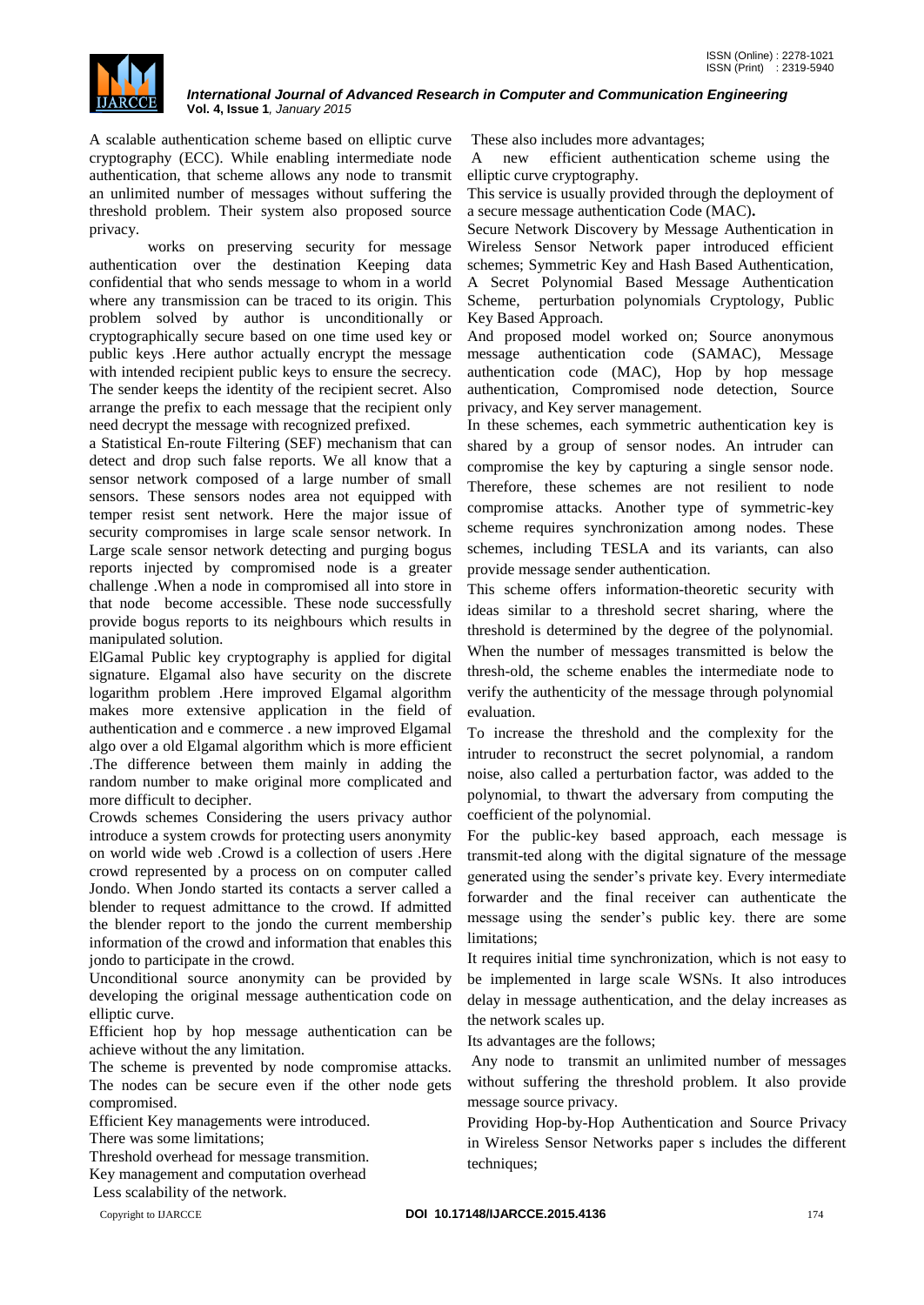

A polynomial-based scheme, public-key-based and symmetric-key-based approaches.

And proposed model operates on,Elliptic curve cryptography (ECC) and Hop-by-hop authentication.

A secret polynomial-based message authentication scheme was introduced in . This scheme offers information theoretic security with ideas similar to a threshold secret sharing scheme, where the threshold is determined by the degree of the polynomial. When the number of messages transmitted is below the threshold, the scheme enables the intermediate node to verify the authenticity of the message through polynomial evaluation.

An unconditionally secure and efficient source anonymous message authentication scheme (SAMA). Our design enables the SAMA to be verified through a single equation without individually verifying the signatures.

These are the some limitations carried out by existing system:

 Computational overhead and Communication overhead and message transmission delay. It also carried some advantages:

Allows any node to transmit an unlimited number of messages without suffering the threshold problem and This scheme can also provide message source privacy.

#### **III.RESEARCH METHODOLOGY:**

The proposed authentication scheme aims at achieving the following goals, Message authentication: The receiver should be able to verify whether a received message is sent by the node or not Message integrity: The receiver should be able to verify whether the message has been modified en-route by the adversaries. Hop-by-hop message authentication: Every forwarder on the routing path or network should be able to verify the authenticity and integrity of the messages upon each reception. Identity and location privacy: The adversaries cannot determine the message sender"s ID and location by analyzing the message contents or by the local traffic. Node compromise resilience: The scheme should be resilient to node compromise attacks. No matter how many nodes are compromised an d the remaining nodes can still be secure.

| <b>Title</b>      | <b>Techniques</b>                                                                                                                                             | <b>Bandwidth</b>               | Pwer                             | <b>Scalability</b> | <b>Reliabality</b> |
|-------------------|---------------------------------------------------------------------------------------------------------------------------------------------------------------|--------------------------------|----------------------------------|--------------------|--------------------|
|                   |                                                                                                                                                               |                                | Consumption                      |                    |                    |
| <b>ADASHWSN</b>   | Public<br>key<br>cryptography<br>based, symmetric<br>key and hash<br>functionOne<br>waykey<br>chain<br>based on hash<br>functions                             | Limited<br>bandwidth           | Pure<br>power<br>consumption     | Less<br>scalable   | Less<br>reliable   |
| <b>BECAN</b>      | becan                                                                                                                                                         | More<br>bandwidth              | Less<br>power<br>consumption     | High<br>scalable   | High<br>reliable   |
| <b>ASPHHMAWSN</b> | Hop<br>by<br>Hop<br>message<br>Authentication                                                                                                                 | not<br>specified               | More<br>consumption              | More<br>scalable   | More<br>reliable   |
| <b>SNDMAWSN</b>   | <b>SAMA</b><br><b>MAC</b><br>Hop<br>by<br>hop<br>message<br>authentication.<br>Compromised<br>node detection<br>Source privacy<br>Key<br>server<br>management | Efficient<br>bandwidth         | Less<br>power<br>consumption     | More<br>scalable   | More<br>reliable   |
| <b>PHHASPWSN</b>  | <b>ECC</b><br>Hop-by-hop<br>authentication                                                                                                                    | More<br>efficient<br>bandwidth | Moderate<br>power<br>consumption | More<br>scalable   | Less<br>reliable   |

# **IV. COMPARATIVELY STUDY**